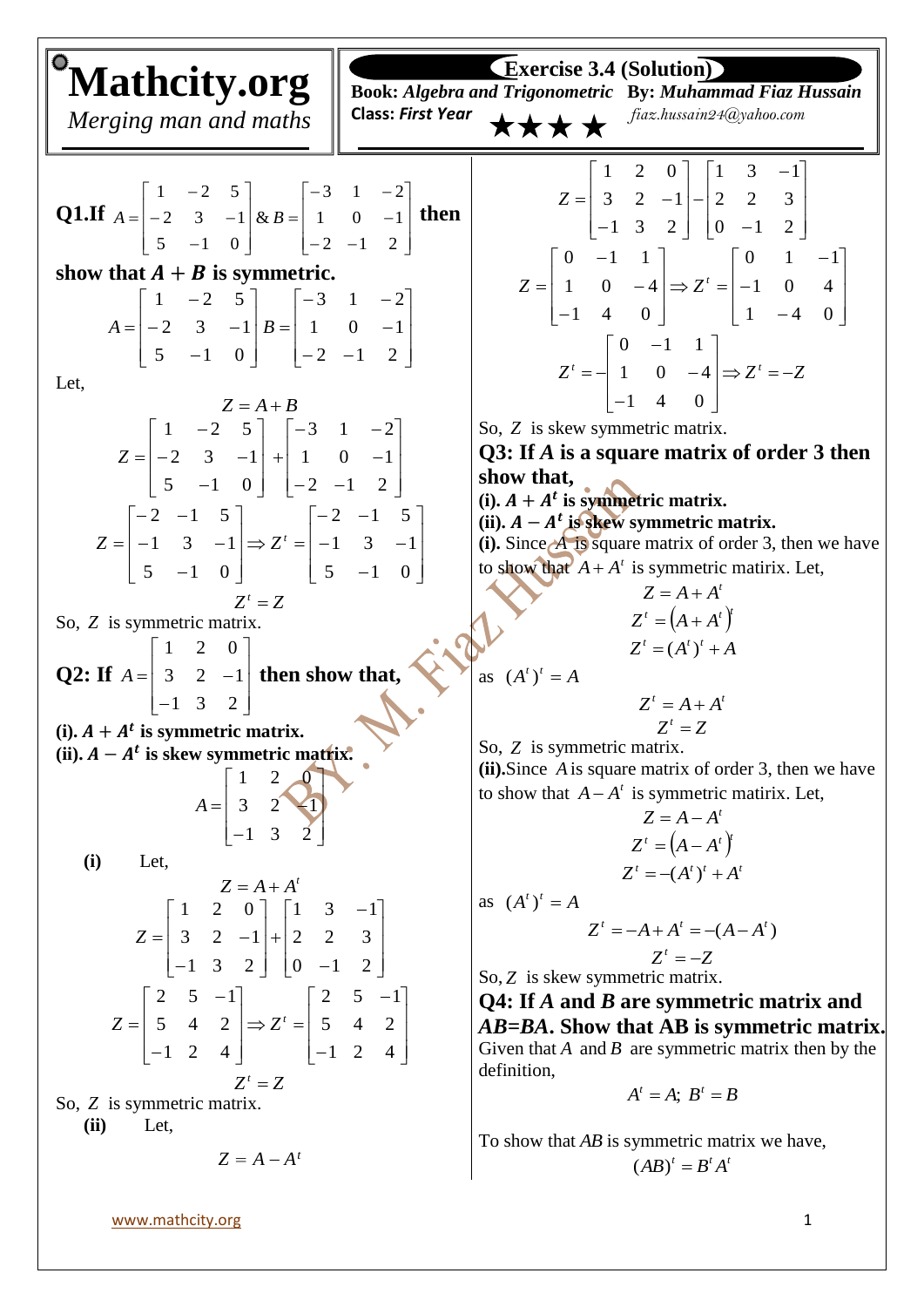Since  $AB = BA$ ,  $(AB)^t$  = BA as given that,  $AB = BA$ ,  $(AB)^t = AB$ hence *AB* is symmetric matrix. **Q5:** Show that  $AA<sup>t</sup>$  and  $A<sup>t</sup>A$  are symmetric for any matrix of  $2 \times 3$ . Let,  $Z = AA^t$ to show that *Z* is symmetric matrix we have,  $Z^{t} = (AA^{t})^{t} \implies Z^{t} = (A^{t})^{t} A^{t} = AA^{t}$ so, *Z* is symmetric matrix. Now, let,  $F = A^t A$ to show that  $F$  is symmetric matrix we have,  $F^t = (A^t A)^t \implies F^t = A^t (A^t)^t = A^t A$ So, *F* is symmetric matrix. **Q6 If**  $A = \begin{bmatrix} 1 & 1 & 1 \\ 1 & 1 & 1 \end{bmatrix}$  $\overline{\phantom{a}}$  $\overline{\phantom{a}}$  $\mathsf{L}$ L  $\mathbf{r}$  $\overline{a}$  $\ddot{}$  $=$ *i i i A* 1 1 **, show that,** (i).  $A + (\overline{A})^t$  is Hermitian. **(i).**  $A − (A)$ <sup>t</sup> is skew Hermitian.  $\overline{\phantom{a}}$  $\rfloor$  $\overline{\phantom{a}}$  $\mathbf{r}$ L  $\mathbf{r}$  $\overline{a}$  $^{+}$  $=$ *i i i A* 1 1 **(i).** let, *t*  $Z = A + (\overline{A})$ first,  $\overline{\phantom{a}}$  $\overline{\phantom{a}}$  $\overline{\phantom{a}}$ h L Į  $\Rightarrow (\overline{A})^t = \begin{cases} 1 \\ 1 \end{cases}$  $\overline{\phantom{a}}$  $\overline{\phantom{a}}$  $\mathsf{L}$ L  $=\begin{bmatrix} -i & 1 \ -i & 1 \end{bmatrix}$ *i i i A i i i*  $\overline{A} = \begin{vmatrix} 1 & 1 \\ 1 & 1 \end{vmatrix} \Rightarrow (\overline{A})^t$ 1 1  $(\overline{A})$ 1 1  $\overline{\phantom{a}}$  $\overline{\phantom{a}}$  $\overline{\phantom{a}}$ ľ L L - $^{+}$  $\vert$  =  $\rfloor$  $\cdot$  $\mathsf{L}$ L  $\mathsf{L}$ -- $|+$ J  $\overline{\phantom{a}}$  $\mathbf{r}$ L  $\overline{a}$  $\overline{a}$  $^{+}$  $=$  $2-i$  0 0 2 1 1 1 1 *i i i i i i i i Z*  $\overline{\phantom{a}}$  $\overline{\phantom{a}}$  $\overline{\phantom{a}}$  $\mathsf{I}$ L  $\mathbf{r}$ - $^{+}$  $\Rightarrow (\overline{Z})^t =$  $\rfloor$  $\overline{\phantom{a}}$  $\mathbf{r}$ L  $\overline{a}$  $\ddot{}$ - $=$  $2-i$  0 0 2  $(\overline{Z})$  $2+i$  0 0 2 *i i Z i i*  $\overline{Z}$  =  $\begin{bmatrix} 0 & 2 \\ 2 & 0 \end{bmatrix}$   $\Rightarrow$   $(\overline{Z})^t$  $(\overline{Z})^t = Z$ So, *Z* is Hermitian matrix.  $\overline{\phantom{a}}$ J  $\overline{\phantom{a}}$  $\mathbf{r}$ L  $\overline{ }$  $\overline{a}$  $\overline{+}$  $=$ *i i i A* 1 1 **(ii).** let,  $Z = A - (\overline{A})^t$ first,  $\overline{\phantom{a}}$  $\overline{\phantom{a}}$  $\overline{\phantom{a}}$  $\mathsf{I}$ L  $\mathsf{L}$  $\overrightarrow{A}$   $\Rightarrow$   $(\overline{A})^t = \begin{bmatrix} -i \\ 1 - i \end{bmatrix}$  $\overline{\phantom{a}}$  $\overline{\phantom{a}}$  $\mathsf{L}$ L  $=\begin{bmatrix} -i & 1 \end{bmatrix}$ *i i i A i i i*  $\overline{A} = \begin{vmatrix} 1 & 1 & t \\ 1 & 1 & t \end{vmatrix} \Rightarrow (\overline{A})^t$ 1 1  $(\overline{A})$ 1 1 J  $\frac{1}{2}$ J  $\mathsf{I}$ L  $\mathbf{r}$  $\begin{vmatrix} = & -i \\ i & -i \end{vmatrix}$  $\frac{1}{2}$  $\overline{\phantom{a}}$  $\mathsf{I}$ L  $\mathbf{r}$  $\overline{a}$  $\overline{a}$  $\vert$  $\overline{\phantom{a}}$  $\overline{\phantom{a}}$  $\mathsf{I}$ L  $\overline{\phantom{a}}$  $\overline{a}$  $\overline{+}$  $=$ *i i i i i i i i i i Z* 2 2 1 1 1 1 J.  $\overline{\phantom{a}}$   $\mathbf{I}$ L  $\mathbf{r}$  $\left|=-\right|_i$   $\left|-\right|_i$  $\overline{a}$ Ĭ,  $\mathsf{I}$  $\overline{\phantom{a}}$  $\mathsf{I}$  $\overrightarrow{z} = \begin{bmatrix} -2i & -i \\ -i & 2 \end{bmatrix}$  $\overline{a}$   $\mathsf{I}$ L  $\mathsf{I}$  $\overline{a}$  $-2i$  –  $=$  $i -2i$ *i i i i i i Z i i i i*  $\overline{Z}$  =  $\begin{vmatrix} 2i & i \\ i & 2 \end{vmatrix}$   $\Rightarrow$   $(\overline{Z})^i$ 2 2 2 2  $(\overline{Z})$ 2 2  $(\overline{Z})^t = -Z$ So, *Z* is skew Hermitian matrix. **Q7: If A is symmetric or skew symmetric, show that A<sup>2</sup> is symmetric.** Given that *A* is symmetric matrix, then by the definition,  $A^t = A$ we have to show that  $A^2$  is symmetric,  $(A^2)^t = (A.A)^t = A^t A^t$  $(A^2)^{\dagger} = A.A = A^2$ So, A is symmetric matrix. Now, consider A is skew matrix then by the definition,  $A^t = -A$ we have to show that  $A^2$  is symmetric,  $(A^2)^t = ((-A).(-A))^t = A^t A^t$  $(A^2)^t = A.A = A^2$ So, *A* is symmetric matrix. **Q8: If**   $\overline{\phantom{a}}$   $\mathsf{I}$  $\mathsf{I}$  $\mathsf{I}$ L  $\mathsf{L}$  $= |1 +$ *i*  $A = |1 + i$ 1 find  $A(\overline{A})^t$ .  $\overline{\phantom{a}}$   $\overline{\phantom{a}}$   $\mathsf{I}$  $\mathsf{I}$  $\mathsf{I}$ L  $\mathsf{I}$  $= |1 +$ *i*  $A = |1 + i$ 1  $\overline{A}$ )<sup>*t*</sup> =  $\begin{vmatrix} 1 & 1-i & -i \end{vmatrix}$ *i*  $\overline{A} = |1 - i| \Rightarrow (\overline{A})^t = [1 \quad 1 - i \quad -1]$ J  $\overline{\phantom{a}}$  $\overline{\phantom{a}}$  $\overline{\phantom{a}}$  $\overline{\phantom{a}}$  $\mathsf{I}$  $\mathsf{I}$  $\mathsf{I}$ L  $\mathsf{I}$  $\overline{a}$  $= |1-i| \Rightarrow (\overline{A})^t = |1 \quad 1$ 1 Now,  $\begin{vmatrix} 1 & 1-i & -i \end{vmatrix}$   $\overline{\phantom{a}}$   $\mathsf{I}$  $\mathbf{r}$  $\mathsf{I}$ L  $\mathsf{I}$  $-i^2$  –  $+i$   $1-i^2$   $-i$  $-i$  –  $-i$   $-i$   $=$   $\overline{\phantom{a}}$  $\overline{\phantom{a}}$   $\mathsf{I}$  $\mathsf{I}$  $\mathsf{I}$ L  $\mathsf{L}$  $= |1 +$ 2 2  $1+i$   $1-i^2$   $-i-i^2$ 1 1  $1 + i ||1 1$ 1  $(\overline{A})$  $i$   $i-i^2$   $-i$  $i \quad 1-i^2 \quad -i-i$ *i i i i i*  $A(\overline{A})^t = |1+i|$   $\overline{\phantom{a}}$  $\overline{\phantom{a}}$  $\overline{\phantom{a}}$  $\overline{\phantom{a}}$  $\mathsf{I}$  $\mathsf{L}$  $\mathsf{L}$ L  $\mathsf{I}$  $\overline{+}$  $+i$  2 1- $-i$  –  $=$  $1+i$  1  $1+i$  2 1 1 1  $(A)$ *i i*  $i \quad 2 \quad 1-i$ *i i*  $A(\overline{A})^t$ **Q9: Find the inverse of the following matrices by the row operations.**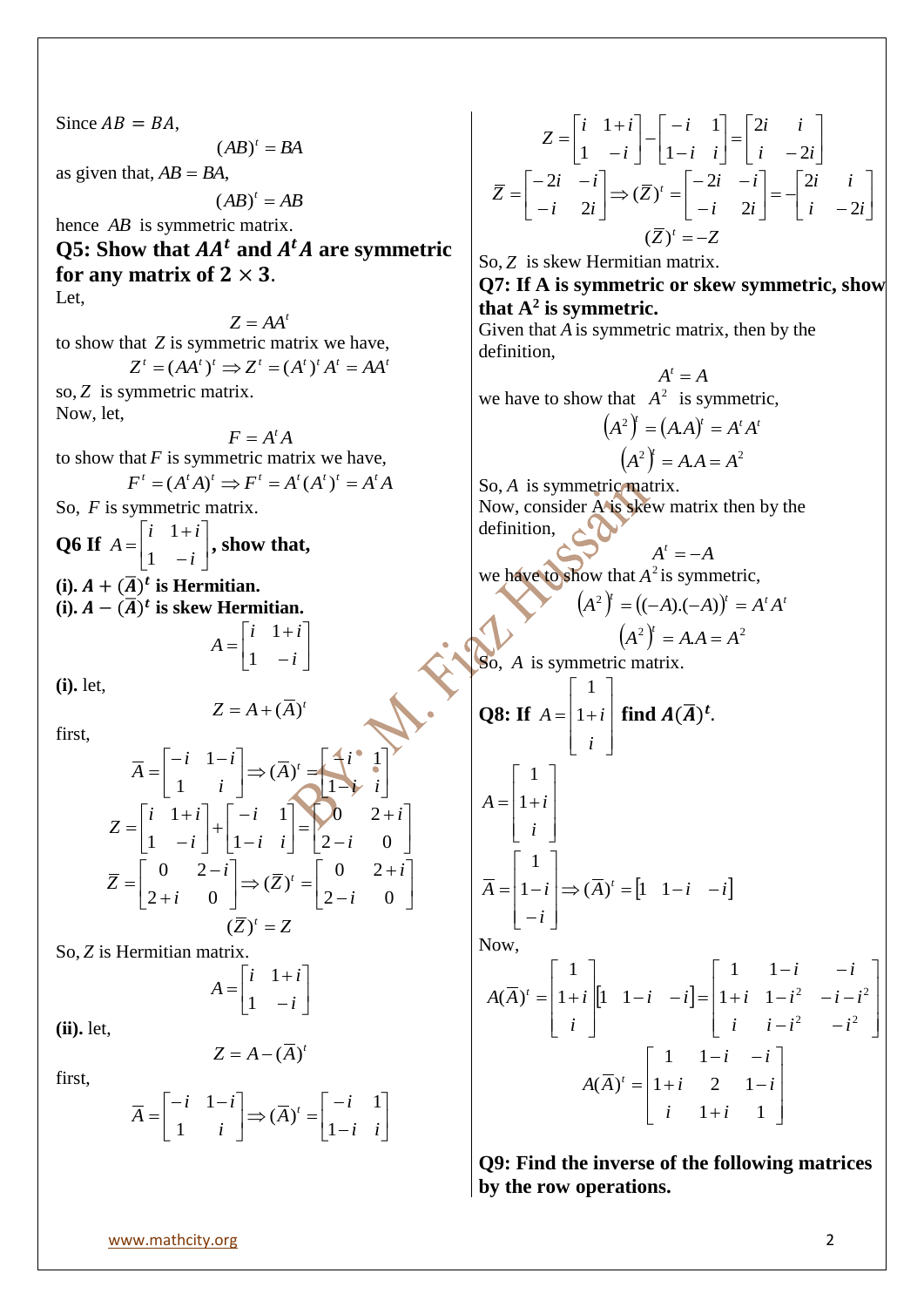**(i).**

(b)  
\n
$$
\begin{bmatrix}\n1 & 2 & -3 \\
0 & -2 & 0 \\
-2 & -2 & 2\n\end{bmatrix}
$$
\n
$$
=\begin{bmatrix}\n1 & 2 & -3 \\
0 & -2 & 0 \\
0 & -2 & 0 \\
-2 & -2 & 2\n\end{bmatrix}
$$
\n
$$
=\begin{bmatrix}\n1 & 2 & -3 \\
0 & -2 & 0 \\
-2 & -2 & 2\n\end{bmatrix}
$$
\n
$$
=\begin{bmatrix}\n1 & 0 & 0 \\
0 & -2 & 0 \\
-2 & -2 & 2\n\end{bmatrix}
$$
\n
$$
=\begin{bmatrix}\n1 & 0 & 0 \\
0 & -2 & 0 \\
-2 & -2 & 2\n\end{bmatrix}
$$
\n
$$
=\begin{bmatrix}\n1 & 0 & 0 \\
0 & -2 & 0 \\
-2 & -2 & 2\n\end{bmatrix}
$$
\n
$$
=\begin{bmatrix}\n1 & 0 & 0 \\
0 & 1 & 0 \\
0 & 2 & -4\n\end{bmatrix}
$$
\n
$$
R_1 + 2R_1
$$
\n
$$
=R_1 \begin{bmatrix}\n1 & 2 & -3 \\
0 & 1 & 0 \\
0 & 2 & -4\n\end{bmatrix}
$$
\n
$$
=R_1 \begin{bmatrix}\n1 & 2 & -3 \\
0 & 1 & 0 \\
0 & 2 & -4\n\end{bmatrix}
$$
\n
$$
=R_1 \begin{bmatrix}\n1 & 0 & 0 \\
0 & 1 & 0 \\
0 & 0 & -\frac{1}{2} \\
0 & 0 & 0\n\end{bmatrix}
$$
\n
$$
=R_1 \begin{bmatrix}\n1 & 0 & -3 \\
0 & 1 & 0 \\
0 & 0 & -\frac{1}{2} \\
0 & 0 & 0\n\end{bmatrix}
$$
\n
$$
=R_1 \begin{bmatrix}\n1 & 0 & -3 \\
0 & 1 & 0 \\
0 & 0 & -\frac{1}{2} \\
0 & 0 & 0\n\end{bmatrix}
$$
\n
$$
=R_1 \begin{bmatrix}\n1 & 0 & -3 \\
0 & 1 & 0 \\
0 & 0 & -\frac{1}{2} \\
0 & 0 & 0\n\end{bmatrix}
$$
\n
$$
=R_1 \begin{bmatrix}\n1 & 0 & -3 \\
0 & 1 & 0 \\
0 & 0 & -\frac{1}{2} \\
0 &
$$